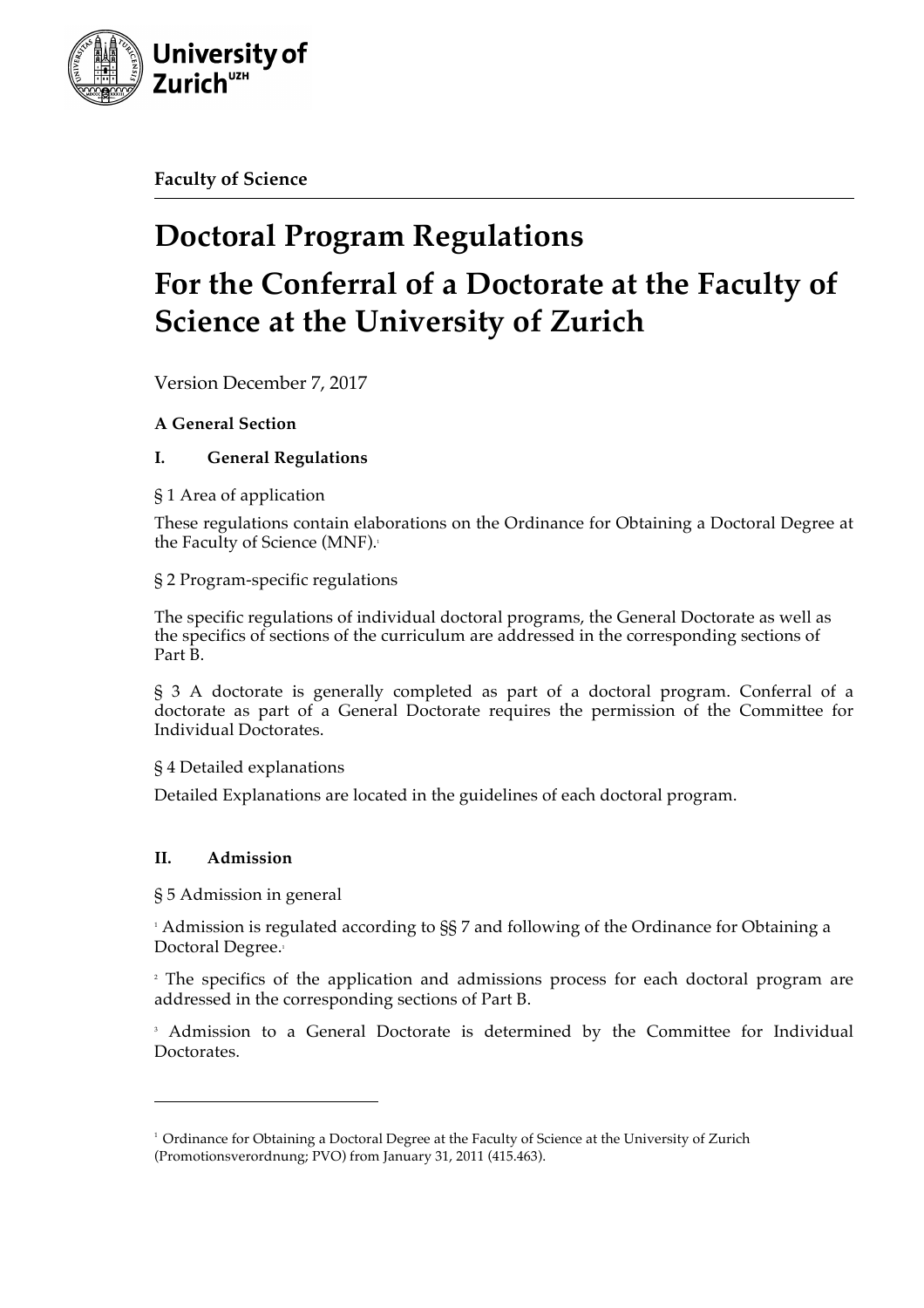#### § 6 Admissions criteria and process

<sup>1</sup> The criteria for admission are defined by the boards of the doctoral programs. The criteria are described in Part B of these regulations.

<sup>2</sup> The admissions process is also determined by the requirements of the individual doctoral programs.

<sup>3</sup> Admission to a General Doctorate requires submission of a request to the Vice Dean of Studies. The MNF Committee for Individual Doctorates evaluates the request. The committee may accept the request with or without additional requirements or deny it. Details are discussed in Part B.

§ 7 Conditional admission or admission with additional requirements

<sup>1</sup> The decision on admission will detail whether any conditions or additional requirements must be fulfilled.

<sup>2</sup> The admission decision will detail any additionally required coursework, the corresponding deadlines and the permitted number of failed attempts.

<sup>3</sup> Coursework, which was completed as part of a Master of Advanced Studies Program, may not be taken into account for the fulfillment of conditions or additional requirements.

#### § 8 Matriculation

<sup>1</sup> Doctoral students must submit a request for matriculation at the Student Services of the University of Zurich before beginning their doctorate. The deadlines and formalities of the University of Zurich hereby apply. A confirmation of admission to a doctoral program or to a General Doctorate must be presented for matriculation.

<sup>2</sup> Doctoral students must remain matriculated during the entirety of their doctorate.

## **III Supervision of Doctoral Students**

#### § 9 Doctoral committee

<sup>1</sup> The PhD advisor must form the doctoral committee with the understanding of the doctoral student within 6 month of the beginning of the doctorate. The doctoral committee must have at least three members, whereof at least two – including the committee head – must possess the right to award a PhD at the Faculty of Science. The members of the committee as well as any changes to its membership must be recorded with the doctoral program. In the case of a General Doctorate, the MNF Student Affairs Office should be informed directly.

<sup>2</sup> The PhD advisor and the doctoral committee should give the doctoral student regular feedback about the quality and progress of his or her primary research, doctoral studies and teaching. The doctoral committee should meet with the student annually. The outcome should be reported to the doctoral program. In the case of a General Doctorate, the Office of Student Affairs of the Faculty of Science should be informed directly.

#### § 10 Doctoral agreement

<sup>1</sup> The doctoral committee and the PhD student should complete a doctoral agreement within 6 months of the beginning of the doctorate. The agreement must be submitted to the doctoral program, or to the Office of Student Affairs of the Faculty of Science in the case of a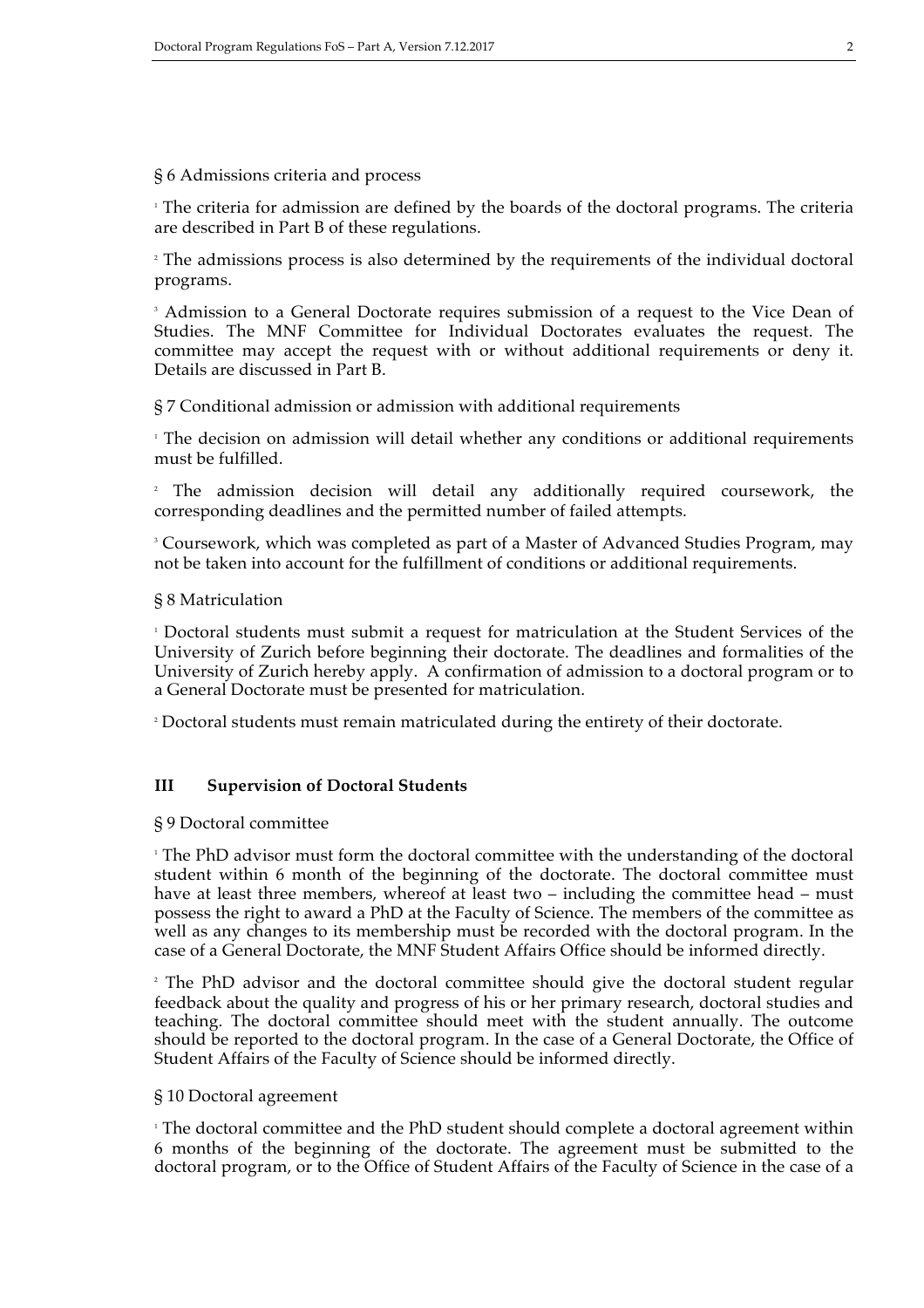General Doctorate. Any changes or modifications are to be reported to the doctoral program, or to the MNF Student Affairs Office in the case of a General Doctorate.

<sup>2</sup> The doctoral agreement should address the following points:

- Composition of the doctoral committee
- Title or working title of the dissertation
- A short description of the research project
- Milestones and intermediate goals
- Curricular portion of the doctoral studies (internal and external coursework)
- Teaching assistance

<sup>3</sup> The agreement may be modified during the annual meetings of the doctoral committee according to § 15.2 PVO; these modifications must be reported to the doctoral program, or the MNF Student Affairs Office in the case of a General Doctorate.

# **IV. Dissertation**

§ 11 The doctorate centers around the writing of a dissertation.

§ 12 Form of the dissertation

<sup>1</sup> A dissertation consists of a monograph or a cumulative dissertation.

 $2 A$  cumulative dissertation consists of a collection of manuscripts and/or publications with related content that address the same overarching question. It must contain an introductory chapter, which places the various contributions within a coherent framework regarding the overarching question, demonstrates scientific connectedness and clarifies the merits of such a collection as opposed to presenting an individual part.

<sup>3</sup> The doctoral committee determines the form of the dissertation with the understanding of the PhD student.

<sup>4</sup> In publications with multiple authors included in a cumulative dissertation, the contributions of the doctoral student must be clearly marked.

<sup>5</sup> Program-specific details regarding cumulative dissertations are addressed in Part B of these regulations.

## **V. Curricular Portion**

#### § 13 Curricular portion of a doctorate

The curricular portion must cover at least 12 ECTS Credits. The specific regulations for each doctoral program or a General Doctorate are discussed in Part B of these regulations.

#### § 14 Modules and ECTS Credits

<sup>1</sup> Modules must be completed as part of the curricular portion. The corresponding coursework will be accredited according to the European Credit Transfer and Accumulation System (ECTS).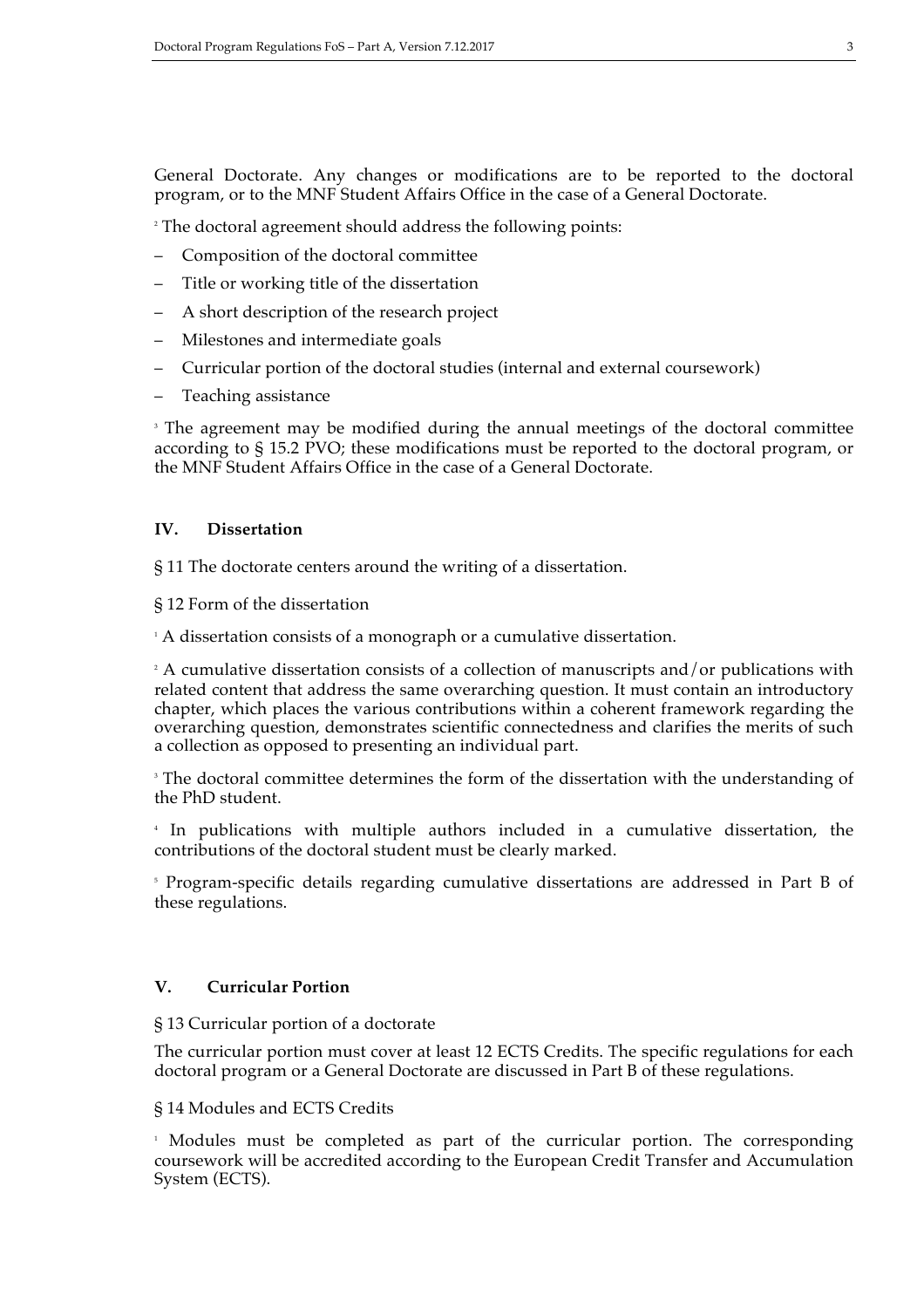<sup>2</sup> The ECTS Credits for a module are either awarded fully or not at all; partial accreditation is not possible.

<sup>3</sup> Given a prior arrangement, the doctoral committee can recognize and accredit external coursework (for instance at conventions, summer schools, courses for PhD-candidates) with the understanding of the PhD student. For this purpose, the student must personally complete verifiable coursework and a responsible supervisor must complete and submit a report.

<sup>4</sup> Within the curricular portion, coursework in areas of transferrable skills may be accredited. Specificities are discussed in Part B of these regulations.

§ 15 Teaching assistance

<sup>1</sup> A teaching assistance of at least 100 hours and no more than 420 hours is a component of all doctoral programs.

<sup>2</sup> The specifics are addressed in Part B of these regulations.

## **VI. Doctoral Degree**

§ 16 Submission of the Dissertation

<sup>1</sup> PhD defense registration

Registration for a PhD defense must be completed online on the homepage of the Faculty of Science. The registration includes the submission of a dissertation abstract for the graduation ceremony (max. 50 words in German or English for non-academic audience).

In addition, students should hand in the following documents at the Office of Student Affairs Office of the Faculty of Science:

- A copy of the dissertation's title page
- Curriculum vitae
- A copy of their ID or passport
- A list of acquired ECTS Credits and if necessary a confirmation for any conditions or additional requirements
- Proof regarding the completed teaching assistance
- Exam dates (a PhD defense can take place no sooner than 4 weeks after an application.)

<sup>2</sup> The defense must take place within 12 weeks following the application. Any exceptions must be approved by the Vice Dean of Studies.

#### § 17 Expert report for a dissertation

<sup>1</sup> An expert report is prepared by the head of the doctoral committee as well as by the PhD advisor (if they are not the same person). The doctoral committee selects the reviewer responsible for the external expert report.

<sup>2</sup> According to § 20 Abs. 3 PVO, an expert in the respective field working outside the University of Zurich is eligible as an external reviewer as long as they were not involved in the dissertation project. They may be a member of the doctoral committee so long as they did not coauthor the dissertation.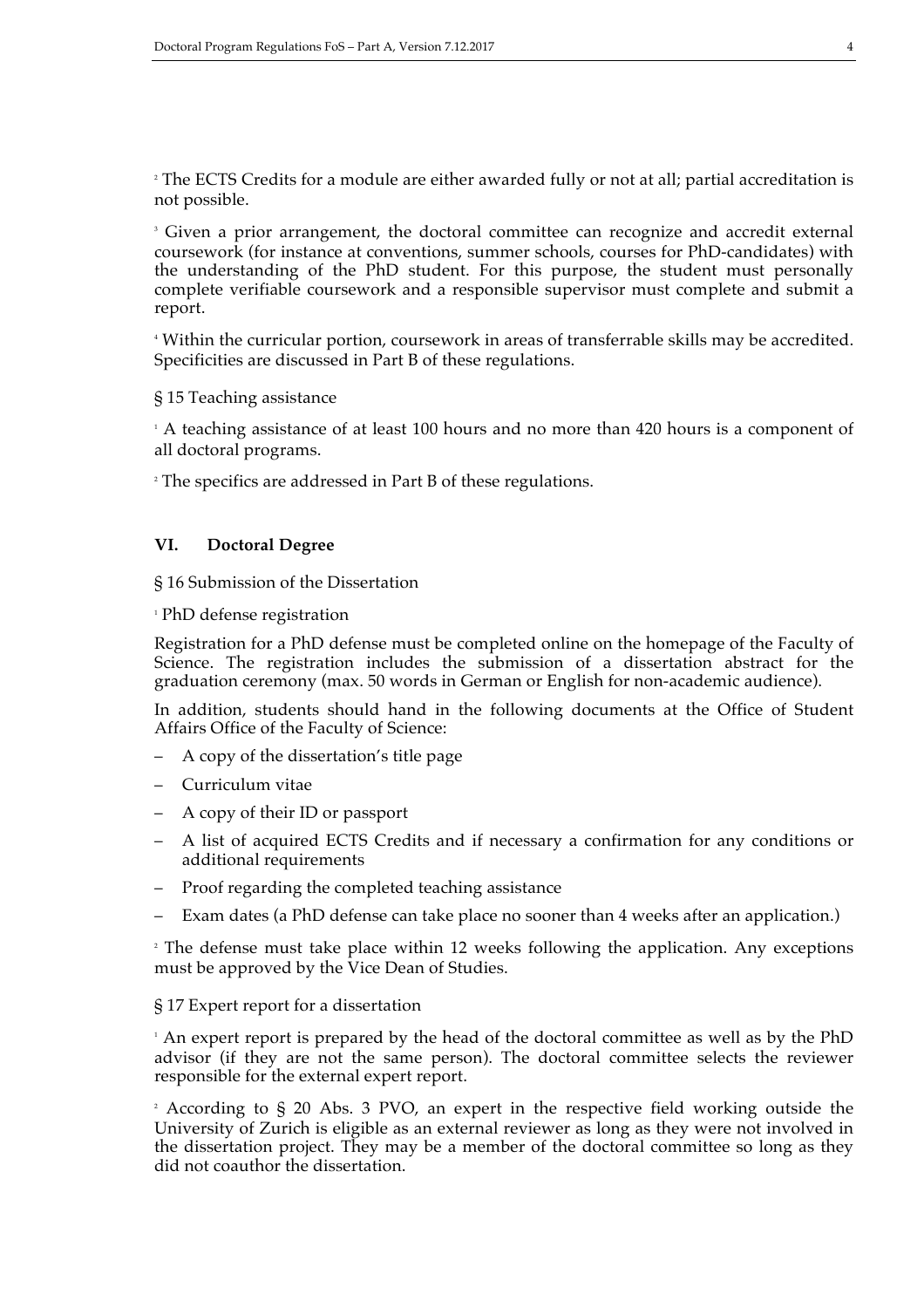<sup>3</sup> The expert reports must be finished 15 days prior to the public colloquium.

<sup>4</sup> The process for awarding dissertations is described in this document's appendix.

<sup>5</sup> Once they have earned their doctorate, students may see their doctoral documents, including anonymous expert reports (PVO VIII. Rechtsschutz § 34).

## § 18 Circulation round

<sup>1</sup> The dissertation and the expert reports will be submitted to the circulation round 14 days prior to the colloquium.

<sup>2</sup> The circulation round must include at least two faculty members of the MNF. Additional information is discussed in Part B of these regulations.

<sup>3</sup> Members of the circulation round may announce objections to the dissertation or the expert reports up until 4 days before the colloquium. The doctoral committee then rules on objections.

## § 19 PhD defense

<sup>1</sup> The PhD defense consists of a maximally one hour public colloquium on the dissertation as well as a disputation of at most two hours, which is closed to the public.

<sup>2</sup> The Office of Student Affairs of the Faculty of Science informs all the members of the professorial staff of the dissertation's title and author, the name of the responsible faculty member and the time and place of the colloquium.

<sup>3</sup> The head of the doctoral committee invites the members of the doctoral committee and of the circulation round to participate in the disputation.

<sup>4</sup> Members of the doctoral committee, the dissertation's reviewers as well as teaching staff with the right to confer PhDs are permitted to take part in the examination at the disputation. At least 3 examiners must be present at the defense and no fewer than 2 must possess the right to confer PhDs at the Faculty of Science.

<sup>5</sup> After finishing the defense, a signed transcript of the proceedings should be conferred to the Office of Student Affairs of the Faculty of Science.

#### § 20 Validation

<sup>1</sup> The doctoral degree will be validated by the Committee for Student Affairs for review by the Faculty Assembly as long as the following documents arrive at the Office of Student Affairs of the Faculty of Science one week before the MNF Committee for Student Affairs' meeting:

- Transcript of the doctoral defense
- All expert reports on the dissertation
- A list with the circulation round's signatures

<sup>2</sup> The PhD conferral will become legally valid if the obligatory copies of the dissertation are handed in to the Central Library within six months after validation by the faculty.

## **VII. Final Provision**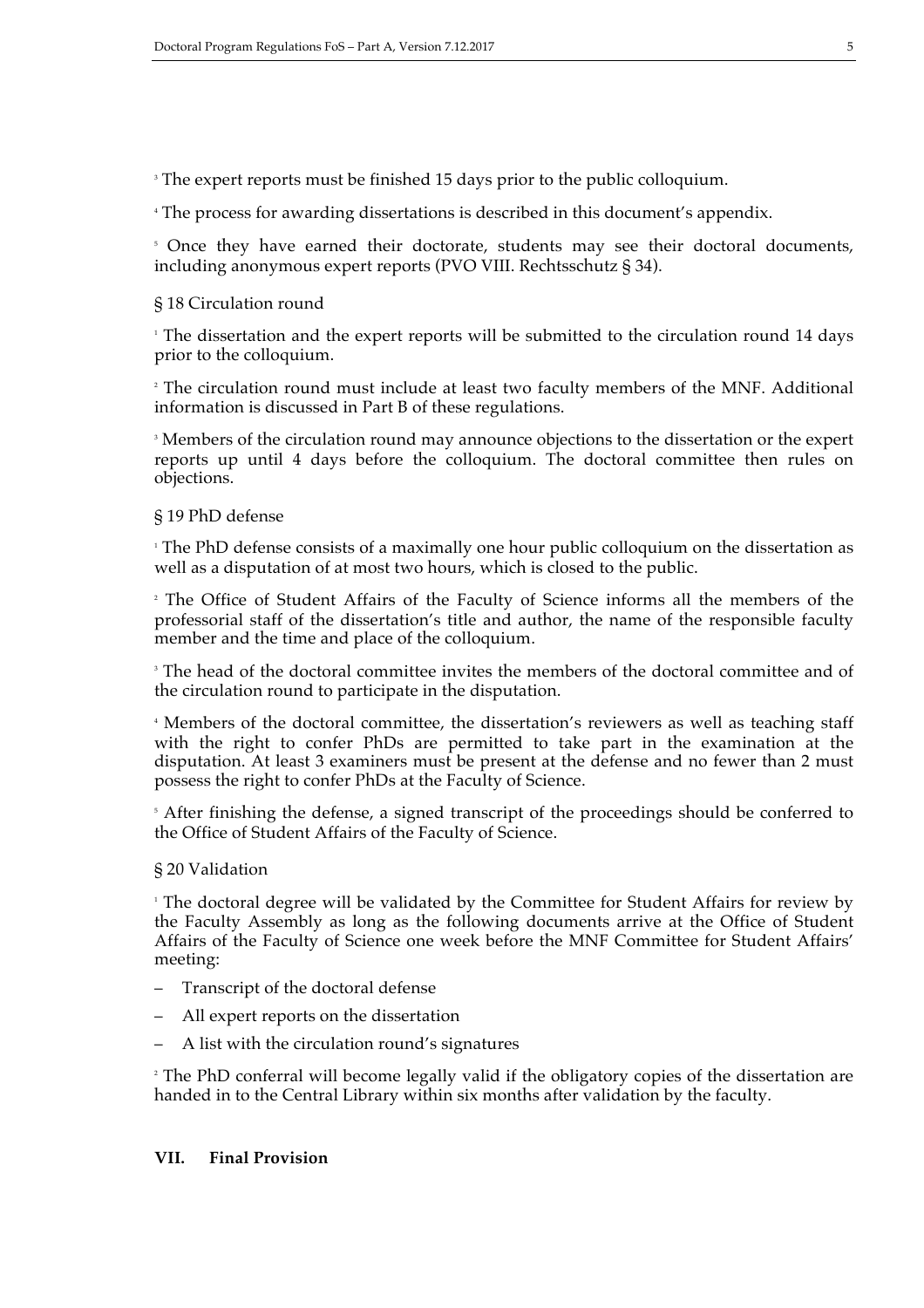# § 21 Taking effect

These regulations take effect on the 13. December 2012.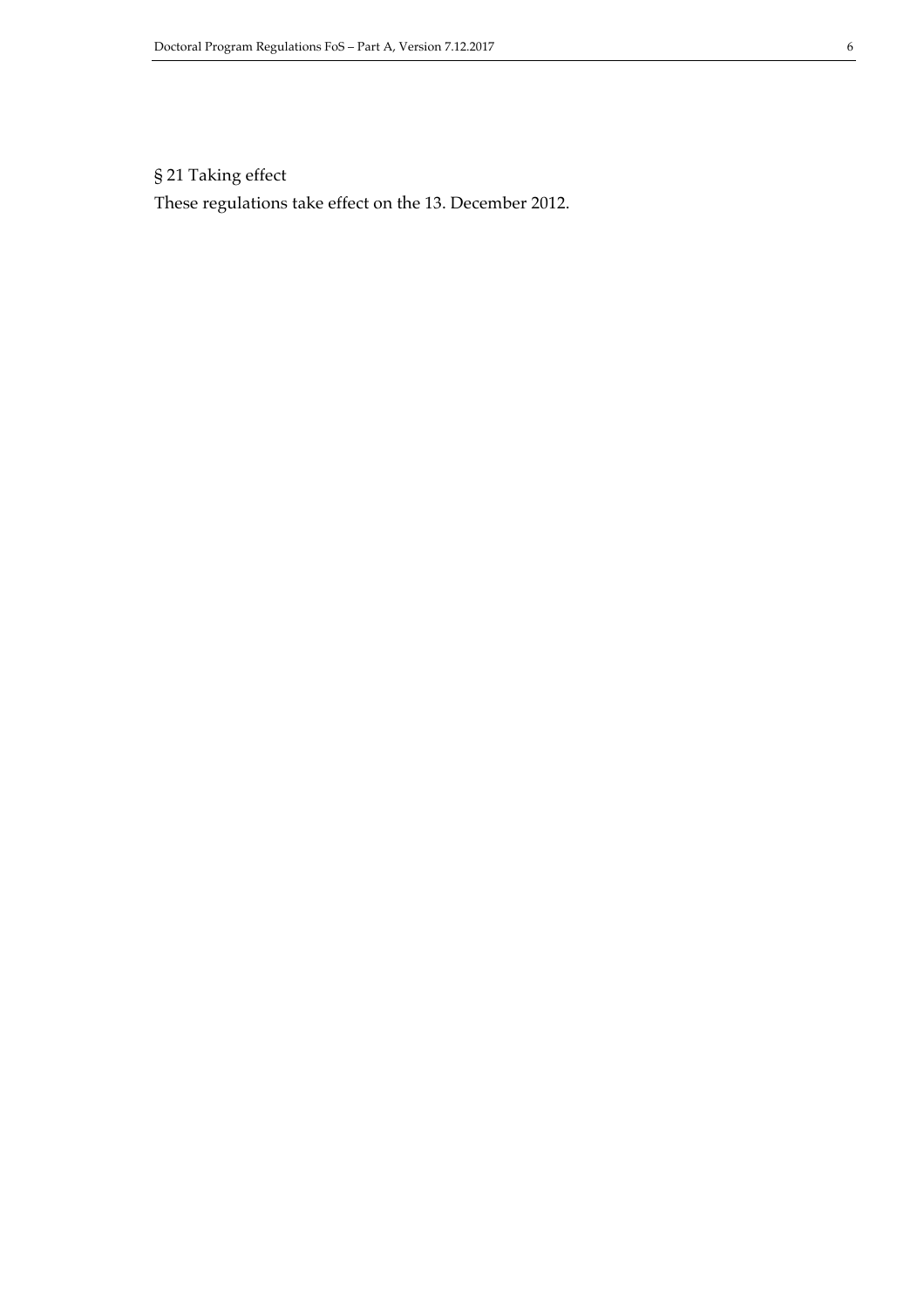# **B Specific Section**

Part B contains the regulations for the following doctoral programs:

- − Biomolecular Structure and Mechanism
- − Cancer Biology
- − Chemical and Molecular Sciences
- − Computational Sciences
- − Drug Discovery
- − Ecology
- − Epidemiology and Biostatistics
- − Evolutionary Biology
- − General Doctorate
- − Geography/Earth System Sciences
- − Integrative Molecular Medicine
- − Mathematics
- − Microbiology and Immunology
- − Molecular and Translational Biomedicine
- − Molecular Life Sciences
- − Neuroscience
- − Physics
- − Plant Science
- − Public Understanding of Science
- − RNA Biology
- − Science and Policy
- − Systems Biology
- − Theoretical Astrophysics and Cosmology